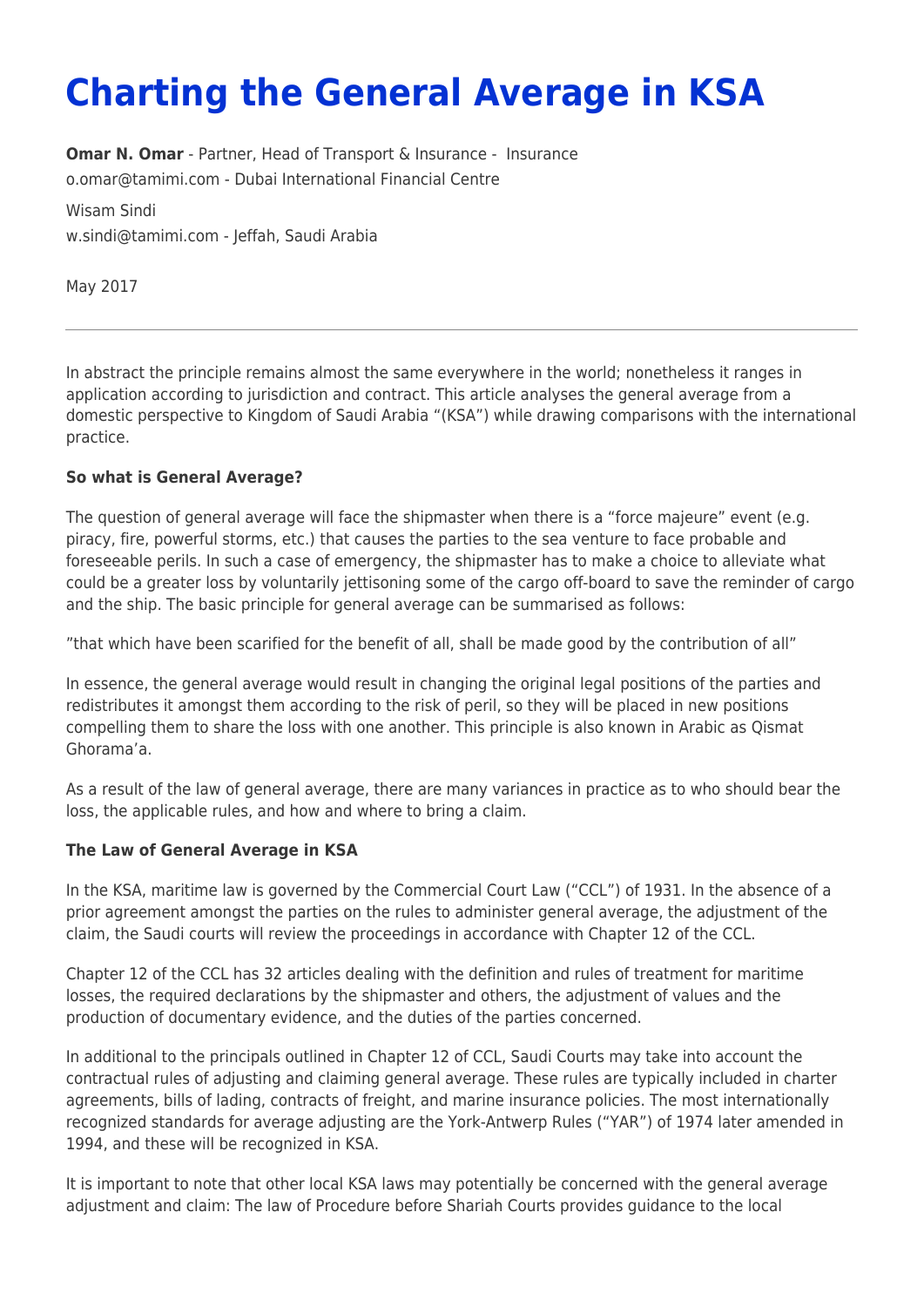conventional litigation process; the Saudi Law of Arbitration oversees aspects of local arbitration; and the Saudi Enforcement Law introduces requisites and directions to the enforcement thereof, in addition to the enforcement of foreign judgments and arbitral awards.

## **Adjustment of General Average in KSA**

The general average undergoes two main phases in KSA. First, the advisory phase of adjusting the claim, which is essentially when the claim of average derives merit. Second, is the litigation phase when the claim is raised seeking accreditation and enforcement of the adjustment on the contributing party. The treatment of average adjusting is stipulated in both the CCL and the YAR.

According to the CCL, the shipmaster has to, as soon as possible, declare the state of general average and report the same to the shipowners and the other interest holders. Furthermore, the shipmaster and his fellow marine advisors would have to collectively "sign off" on their official report that would include a description of the events, justifications of sacrifice, and the list of the items jettisoned or damaged in the wake of the event.

Following the official report, interest holders should file a request with an accredited Average Adjuster for adjusting the loss. The Average Adjuster is a specialized professional authorized to administer and advise on the general average. Normally the Average Adjuster expert is appointed by the shipowners who incurred the initial expenses and perhaps most of the loss, yet he will act independently of their influence to administer the adjustment fairly amongst the parties. Hence, the Average Adjuster effectively takes over the administration of the failed voyage and manages its settlement going forward; as such he is responsible for collecting and admitting evidence and relevant persons, manages the guaranties and accounts, registers objections, and produces a conclusive advice on the average adjustment.

The amount of general average will include the cost of repairing the ship, loss freight to the unfinished journey, and the ost to cargo owners where their goods have been partially lost or have diminished in value. The value for items under adjustment will be settled according to the net value at the place and time of terminating the sea venture, taking into account of original values as ascertained by their respective invoices. According to the CCL, the value of the cargo is to be calculated as actual value but the value for the ship and freight is only to be considered for one half of its actual value. Eventually contributing values will be settled in proportion to each party's respective value.

## **The General Average Claim in KSA**

After the adjustment is completed by the Average Adjuster, it is possible that legal proceedings may be commenced by an interested party to seek the adjustment by KSA Courts or an arbitration tribunal, and also to obtain effective enforcement of such on the defaulting party.

The KSA has no devoted maritime courts, but it has specialized commercial courts or circuits with subject matter jurisdiction over maritime claims and damages including that of general average. International claimants should be aware that Saudi courts honour arbitration clauses regarding general average and the CCL, the parties may agree to arbitration.

## **A Comparative Glance**

The practice of general average in KSA has particular nuances and it is possible to draw a few comparisons to the practice between the CCL and the YAR. It is fair to say that, the CCL is written as a classical civil text and uses such terms as "grave harm" or "general losses" when referring to the general average incident. Conversely, the YAR is a set of modern common law rules that are perhaps more comprehensive and organized with clear subheadings and lettered and numerical rules.

According to the CCL, maritime losses come in one of two categories; they would either be solely and privately borne or they would commonly and collectively contribute for. To differentiate between private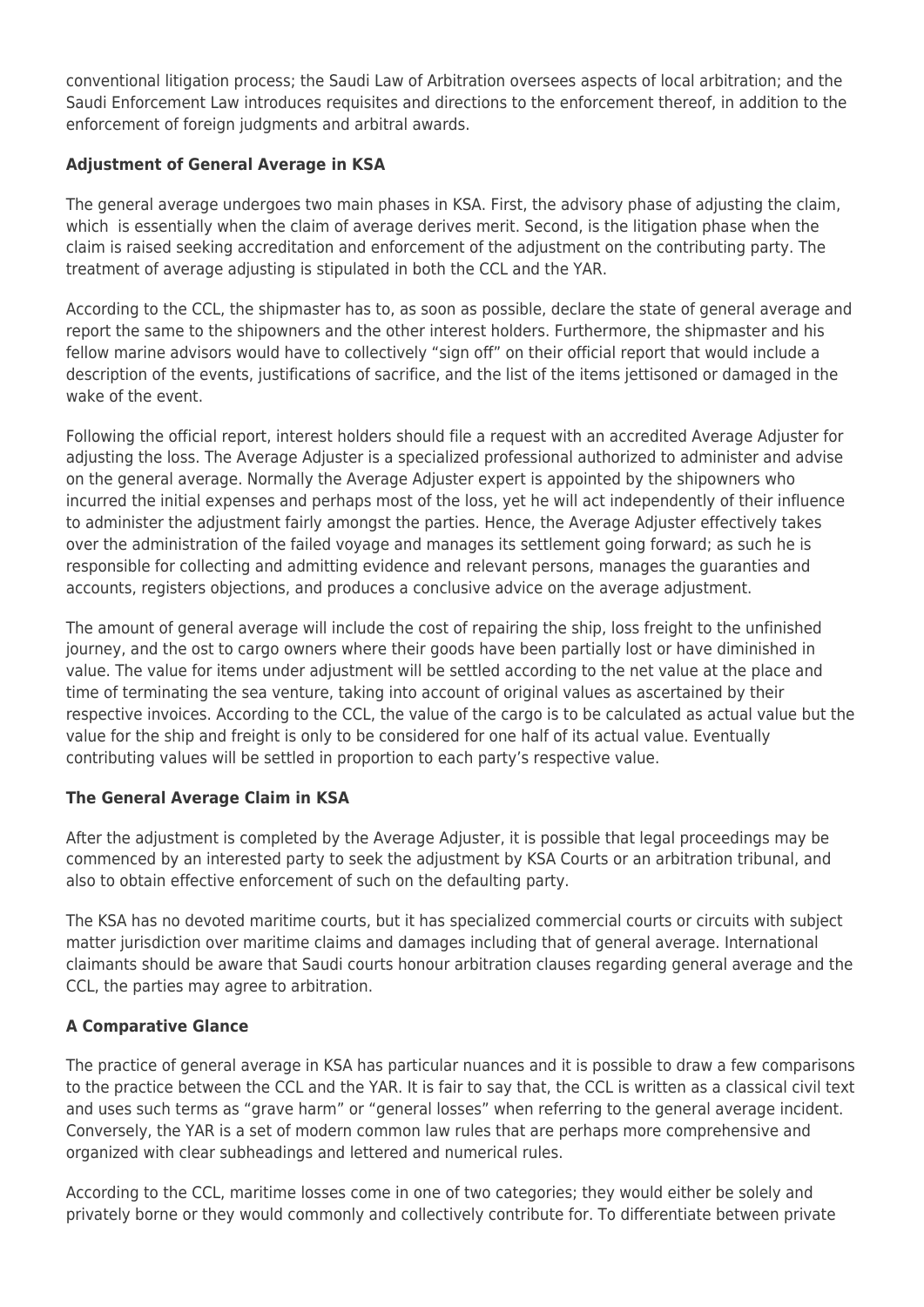and general losses the CCL applies a three-tier test on the sacrifice; (i) whether it was for the common safety, (ii) whether it was extraordinary, and (iii) whether it was intentional or voluntary.

The YAR also requires all of the said three elements in addition to a fourth element to the standard for the determination of peril; whether it was imminent or whether it could have been avoidable. The YAR is more strict than the CCL as it enables the court to review the shipmaster's "discretionary power" in declaring the event, whereas under the YAR his discretion is subjected to a heightened standard of reasonableness, so much so that the YAR would only admit the general average claim if there was a truly imminent peril and not just a looming one. This qualitative requirement means that the shipmaster cannot take a subjective decision for following precautionary measures and expect the loss to be adjusted as general average. The CCL significantly differs from the YAR as it does enable the court to check the shipmaster decision, as we further explain below.

The CCL imposes a different standard of reasonableness on the shipmaster decision. The threshold test requires that the shipmaster only need to obtain a secondary opinion from his marine advisors and that the items are jettisoned in specific order. According to the CCL, if the shipmaster decided to jettison any items off-board, even as a precautionary measure to escape peril or harbour into safety, he would only need to obtain the advice of his veteran marine navigators and also cargo interest holders if any of them were on board the ship. Also, the master must abide by the following order of jettisoning; (1) the least necessary, (2) the heaviest load, (4) the least valuable, and then (5) items stored on the deck after seeking the advice of veteran marine navigators. This means that even the shipmaster precautionary measures may be considered a reasonable loss and thus may be included in the average adjusting, as long as the shipmaster has followed the procedure to the letter and obtained his advisors consensus to validate his concerns and proposed measures.

Moreover, the CCL lists 6 types of private losses (known as the negative list) to be excluded from what is to be commonly shared by the parties. This negative list is as follows: (1) vessel malfunction, (2) expenditure for salvaging the ship and its cargo, (3) ship mass and ropes lost due to sea perils, (4) replenishment and repair expenditure for emergency docking at refuge port, (5) sailors accommodation expenditure in case of vessel arrest, (6) losses befalling the vessel or its freight.

Conversely and to the exclusion of the aforesaid negative list, the CCL lists 13 types of general average losses beginning with pirate ransom and ending with erecting a temporary dock for the ship. All of the 13 types summarised under one definition pointed in the CCL as follows: "all the harms and damages and expenditure sustained voluntarily, for the entire duration of the event, and for the benefit and safety of all, as reported by the master and navigators".

A final comparison on the treatment of salvaged goods under KSA law is particularly important with regards to the respective duties to the preservation of cargo. For instance, the YAR allows the interested party to withhold from releasing the salvaged goods as considers the goods to be a direct lien for guaranteeing average contribution. In contrast in KSA law, the CCL prohibits such practice and only awards the interested party with a lien over the goods value post liquidation. Intuitively, the CCL also imposes a duty on the shipmaster and interested parties to preserve the cargo by liquidating remaining assets with haste before further deterioration occurs.

## **A Local Merchant View**

The international Saudi merchant should be alert and prepare for a general average event. If the unlikely event happens, he may be required to undertake a cash deposit or a bond to release the remaining cargo. The purchase of an insurance policy with adequate coverage to the general average could save valuable recourses from being locked on account for a prolonged time. Considering that the average bond could potentially exceed the value of the original investment, marine insurance coverage is a sound investment. In return to its financial bail, the insurance company may ask the merchant to relinquish ownership rights over the salvaged goods or its sale value. If the merchant defaults, or instruct the insurance company to